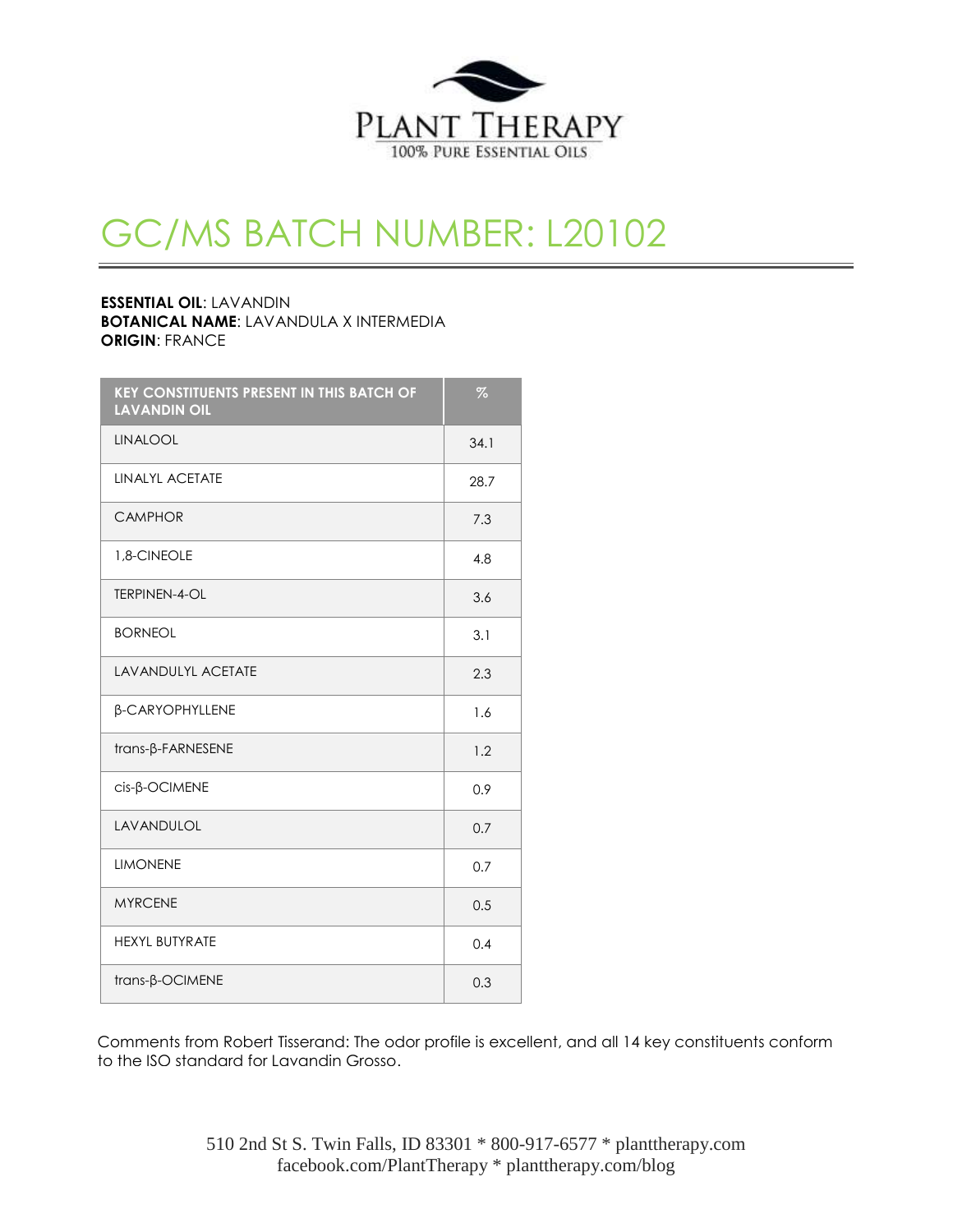Plus que des analsses... des conseils

**Date :** June 14, 2016

*SAMPLE IDENTIFICATION*

**Internal code :** 16F08-PTH2-1-SM **Customer identification :** Lavandin - France - L20102604 **Type :** Essential oil **Source :** *Lavandula x intermedia* **Customer :** Plant Therapy

*ANALYSIS*

**Method :** PC-PA-001-15E06, "Analysis of the composition of a liquid essential oil by GC-FID" (in French). **Analyst :** Alexis St-Gelais, M. Sc., chimiste **Analysis date :** 2016-06-08

Checked and approved by :

Alexis St-Gelais, M. Sc., chimiste 2013-174

*Note: This report may not be published, including online, without the written consent from Laboratoire PhytoChemia.*

*This report is digitally signed, it is only considered valid if the digital signature is intact.*

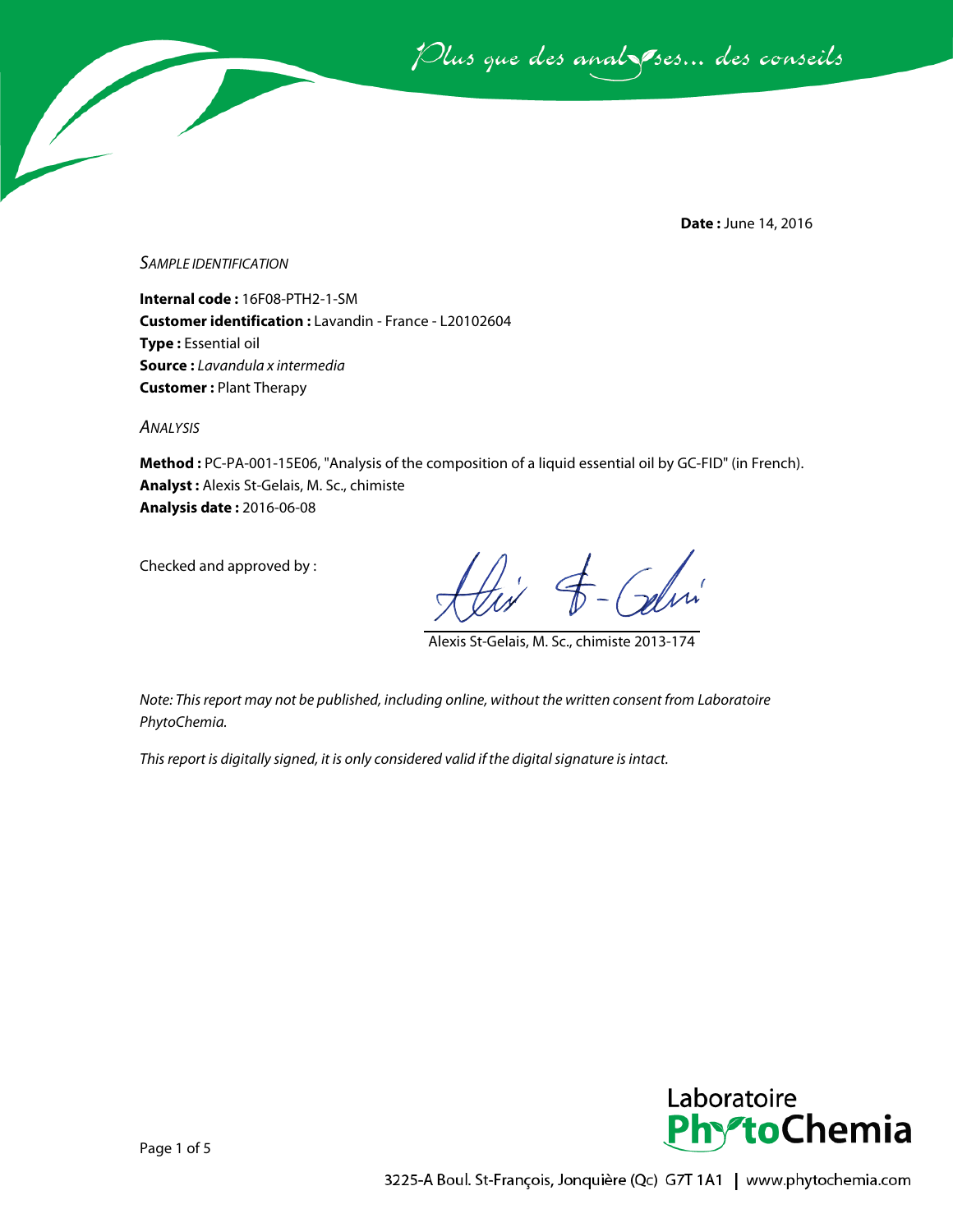## *IDENTIFIED COMPOUNDS*

| <b>Identification</b>       | <b>Column: BP5</b> |      | <b>Column: WAX</b> |        |      |          |                        |
|-----------------------------|--------------------|------|--------------------|--------|------|----------|------------------------|
|                             | R.T.               | R.I. | %                  | $\%$   | R.I. | R.T.     | <b>Molecular Class</b> |
| Methyl hexyl ether          | 1.88               | 820  | 0.03               | 0.03   | 852  | 0.62     | Aliphatic ether        |
| cis-Hex-3-en-1-ol           | 2.39               | 860  | 0.08               | 0.07   | 1325 | 4.76     | Aliphatic alcohol      |
| Tricyclene                  | 3.15               | 917  | 0.01               | 0.01   | 927  | 0.81     | Monoterpene            |
| a-Thujene                   | 3.23               | 922  | 0.08               | 0.09   | 955  | 0.92     | Monoterpene            |
| a-Pinene                    | 3.33               | 928  | 0.38               | 0.35   | 947  | 0.89     | Monoterpene            |
| Camphene                    | 3.62               | 945  | 0.26               | 0.24   | 1002 | 1.12     | Monoterpene            |
| Thuja-2,4(10)-diene         | 3.71               | 951  | 0.01               | 0.11   | 1057 | $1.55*$  | Monoterpene            |
| Sabinene                    | 4.04               | 971  | 0.11               | [0.11] | 1057 | $1.55*$  | Monoterpene            |
| β-Pinene                    | 4.10               | 975  | 0.33               | 0.32   | 1040 | 1.41     | Monoterpene            |
| <b>Myrcene</b>              | $4.38*$            | 991  | 0.80               | 0.54   | 1116 | 2.05     | Monoterpene            |
| Octan-3-one                 | $4.38*$            | 991  | [0.80]             | 0.28   | 1203 | $3.07*$  | Aliphatic ketone       |
| Octen-3-ol                  | $4.38*$            | 991  | [0.80]             | 0.10   | 1411 | $6.00*$  | Aliphatic alcohol      |
| a-Phellandrene              | $4.65*$            | 1007 | 0.10               | 0.03   | 1109 | 1.97     | Monoterpene            |
| ∆3-Carene                   | $4.65*$            | 1007 | [0.10]             | 0.06   | 1090 | 1.81     | Monoterpene            |
| Octanal                     | 4.77               | 1014 | 0.04               | 0.01   | 1233 | 3.47     | Aliphatic aldehyde     |
| a-Terpinene                 | 4.83               | 1017 | 0.05               | 0.05   | 1122 | 2.12     | Monoterpene            |
| Hexyl acetate               | 4.91               | 1022 | 0.13               | 0.37   | 1224 | $3.35*$  | Aliphatic ester        |
| para-Cymene                 | 5.02               | 1028 | 0.09               | 0.11   | 1209 | 3.14     | Monoterpene            |
| Limonene                    | 5.06               | 1030 | 0.71               | 0.61   | 1140 | 2.34     | Monoterpene            |
| 1,8-Cineole                 | 5.13               | 1034 | 4.83               | 4.76   | 1147 | 2.41     | Monoterp. ether        |
| cis-β-Ocimene               | 5.24               | 1040 | 0.90               | 1.03   | 1187 | $2.88*$  | Monoterpene            |
| trans-β-Ocimene             | 5.42               | 1050 | 0.27               | [0.28] | 1203 | $3.07*$  | Monoterpene            |
| γ-Terpinene                 | 5.60               | 1060 | 0.15               | [1.03] | 1187 | $2.88*$  | Monoterpene            |
| cis-Linalool oxide (fur.)   | 5.87               | 1075 | 0.11               | 0.11   | 1380 | 5.56     | Monoterp. alcohol      |
| cis-Sabinene hydrate        | 5.90               | 1077 | 0.08               | 0.27   | 1408 | $5.96*$  | Monoterp. alcohol      |
| Terpinolene                 | 6.07               | 1086 | 0.36               | [0.37] | 1224 | $3.35*$  | Monoterpene            |
| trans-Linalool oxide (fur.) | 6.18               | 1092 | 0.09               | [0.10] | 1411 | $6.00*$  | Monoterp. alcohol      |
| para-Cymenene               | 6.26               | 1096 | 0.01               | 0.01   | 1366 | 5.36     | Monoterpene            |
| Linalool                    | 6.63               | 1112 | 34.14              | 34.38  | 1504 | 7.77     | Monoterp. alcohol      |
| Octen-3-yl acetate          | 6.65               | 1113 | 0.10               | 0.24   | 1333 | 4.87     | Aliphatic ester        |
| Octan-3-yl acetate          | 6.68               | 1114 | 0.26               | 0.31   | 1302 | 4.42     | Aliphatic ester        |
| trans-Pinocarveol           | 7.41               | 1141 | 0.02               | 0.04   | 1579 | 9.91     | Monoterp. alcohol      |
| Camphor                     | 7.60               | 1148 | 7.33               | 7.12   | 1425 | 6.28     | Monoterp. ketone       |
| Lavandulol                  | 8.11               | 1168 | 0.68               | 0.71   | 1616 | 11.05    | Monoterp. alcohol      |
| Borneol                     | 8.35               | 1177 | 3.09               | 4.18   | 1621 | $11.27*$ | Monoterp. alcohol      |
| Terpinen-4-ol               | 8.55               | 1184 | 3.62               | 3.72   | 1532 | $8.51*$  | Monoterp. alcohol      |
| Cryptone                    | 8.78               | 1193 | 0.01               | 0.02   | 1568 | 9.59     | Monoterp. ketone       |
| Hexyl butyrate              | 8.98               | 1200 | 0.44               | 0.39   | 1372 | 5.45     | Aliphatic ester        |
| a-Terpineol                 | 9.12               | 1204 | 0.94               | 1.33   | 1626 | $11.51*$ | Monoterp. alcohol      |
| Nerol                       | 10.24              | 1229 | 0.13               | 0.15   | 1730 | 16.31    | Monoterp. alcohol      |
| Hexyl isovalerate           | 10.88              | 1244 | 0.16               | 0.23   | 1402 | 5.87     | Aliphatic ester        |

Plus que des analzes... des conseils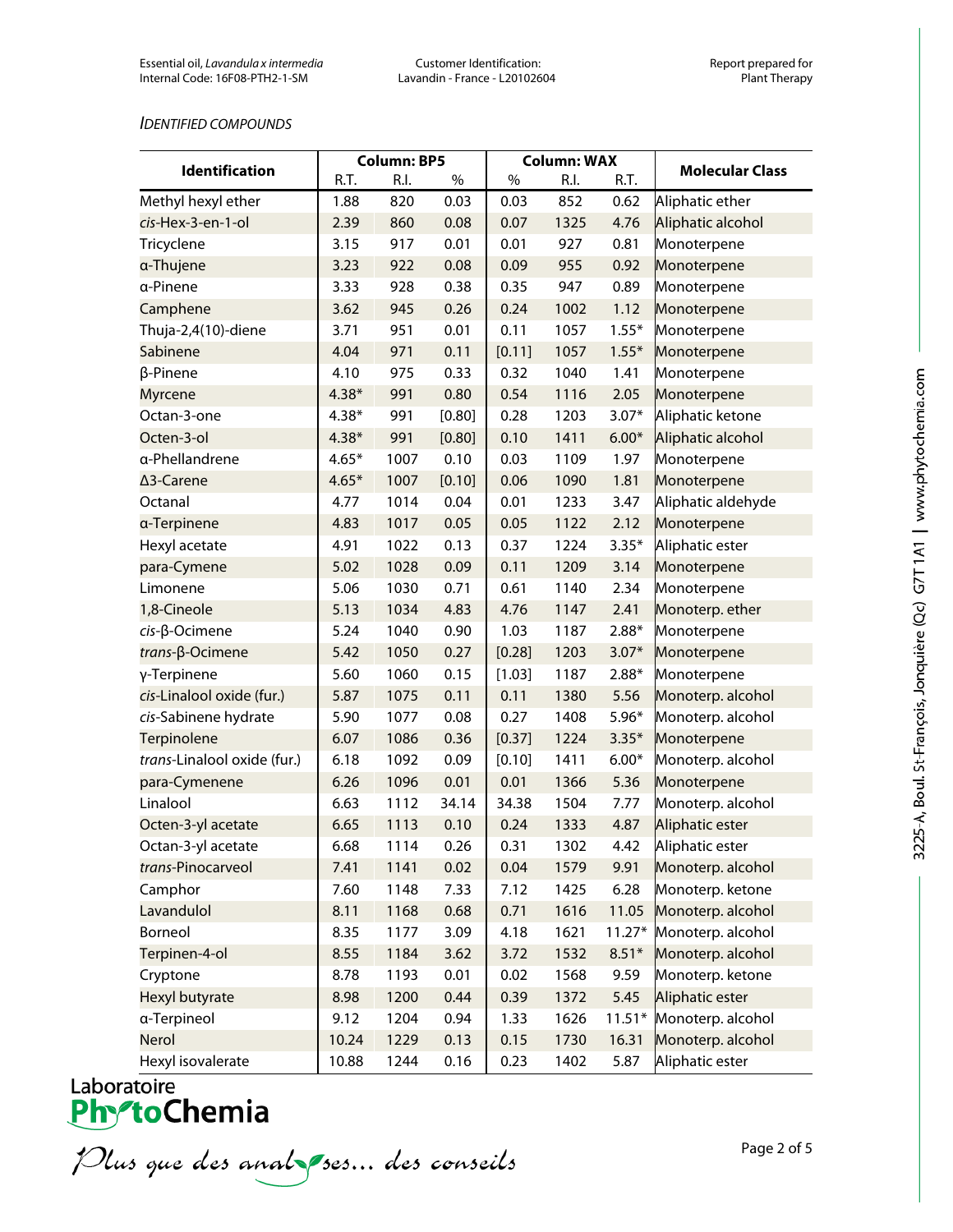Essential oil, *Lavandula x intermedia* Customer Identification: Customer Identification: Report prepared for<br>Internal Code: 16F08-PTH2-1-SM **Customer Cultivation** - France - L20102604 **Customer Customer Propy** Internal Code: 16F08-PTH2-1-SM

| <b>Total identified</b>    |        |      | 98.62% 98.88% |        |      |          |                     |
|----------------------------|--------|------|---------------|--------|------|----------|---------------------|
| a-Bisabolol                | 38.96  | 1685 | 0.34          | 0.35   | 2129 | 38.66    | Sesquiterp. alcohol |
| τ-Cadinol                  | 36.95  | 1637 | 0.16          | 0.15   | 2069 | 36.58    | Sesquiterp. alcohol |
| Caryophyllene oxide        | 33.16  | 1570 | 0.09          | 0.06   | 1846 | 23.44    | Sesquiterp. ether   |
| a-Cadinene                 | 29.46  | 1520 | 0.16          | 0.27   | 1708 | 15.18    | Sesquiterpene       |
| $(E,E)$ -a-Farnesene       | 28.56  | 1507 | 0.31          | 0.27   | 1694 | 14.54    | Sesquiterpene       |
| β-Bisabolene               | 28.15  | 1502 | 0.13          | [0.36] | 1659 | 12.97*   | Sesquiterpene       |
| γ-Cadinene                 | 27.92  | 1499 | 0.22          | 0.21   | 1669 | 13.41    | Sesquiterpene       |
| γ-Muurolene                | 24.92* | 1463 | [0.80]        | 0.17   | 1599 | 10.55    | Sesquiterpene       |
| Germacrene D               | 24.92* | 1463 | 0.80          | [1.33] | 1626 | $11.51*$ | Sesquiterpene       |
| trans-β-Farnesene          | 23.95  | 1451 | 1.17          | [4.18] | 1621 | $11.27*$ | Sesquiterpene       |
| allo-Aromadendrene         | 22.73  | 1436 | 0.13          | 0.15   | 1560 | 9.36     | Sesquiterpene       |
| $cis$ - $\beta$ -Farnesene | 21.61  | 1423 | 0.12          | 0.12   | 1586 | 10.14    | Sesquiterpene       |
| a-Santalene                | 20.43  | 1408 | 0.20          | 0.25   | 1517 | 8.07     | Sesquiterpene       |
| β-Caryophyllene            | 20.05  | 1404 | 1.58          | 1.51   | 1525 | 8.29     | Sesquiterpene       |
| Geranyl acetate            | 18.84  | 1385 | 0.38          | 0.45   | 1690 | 14.39    | Monoterp. ester     |
| β-Elemene                  | 18.43  | 1379 | 0.09          | [3.72] | 1532 | $8.51*$  | Sesquiterpene       |
| Neryl acetate              | 17.38  | 1363 | 0.29          | 0.36   | 1659 | 12.97*   | Monoterp. ester     |
| a-Cubebene                 | 15.54  | 1335 | 0.16          | [0.27] | 1408 | $5.96*$  | Sesquiterpene       |
| Lavandulyl acetate         | 12.90  | 1289 | 2.29          | 2.33   | 1551 | 9.09     | Monoterp. ester     |
| Geraniol                   | 11.43  | 1256 | 0.33          | 0.33   | 1780 | 19.32    | Monoterp. alcohol   |
| Linalyl acetate            | 11.30  | 1253 | 28.74         | 29.52  | 1512 | 7.94     | Monoterp. ester     |

\*: Two or more compounds are coeluting on this column

[xx]: Duplicate percentage due to coelutions, not taken account in the identified total

Note: no correction factor was applied

*OTHER DATA*

**Physical aspect : Clear liquid Refractive index :** 1.4593 ± 0.0003 (20 °C)

*CONCLUSION*

No adulterant, contaminant or diluent were detected using this method.



Plus que des analzes... des conseils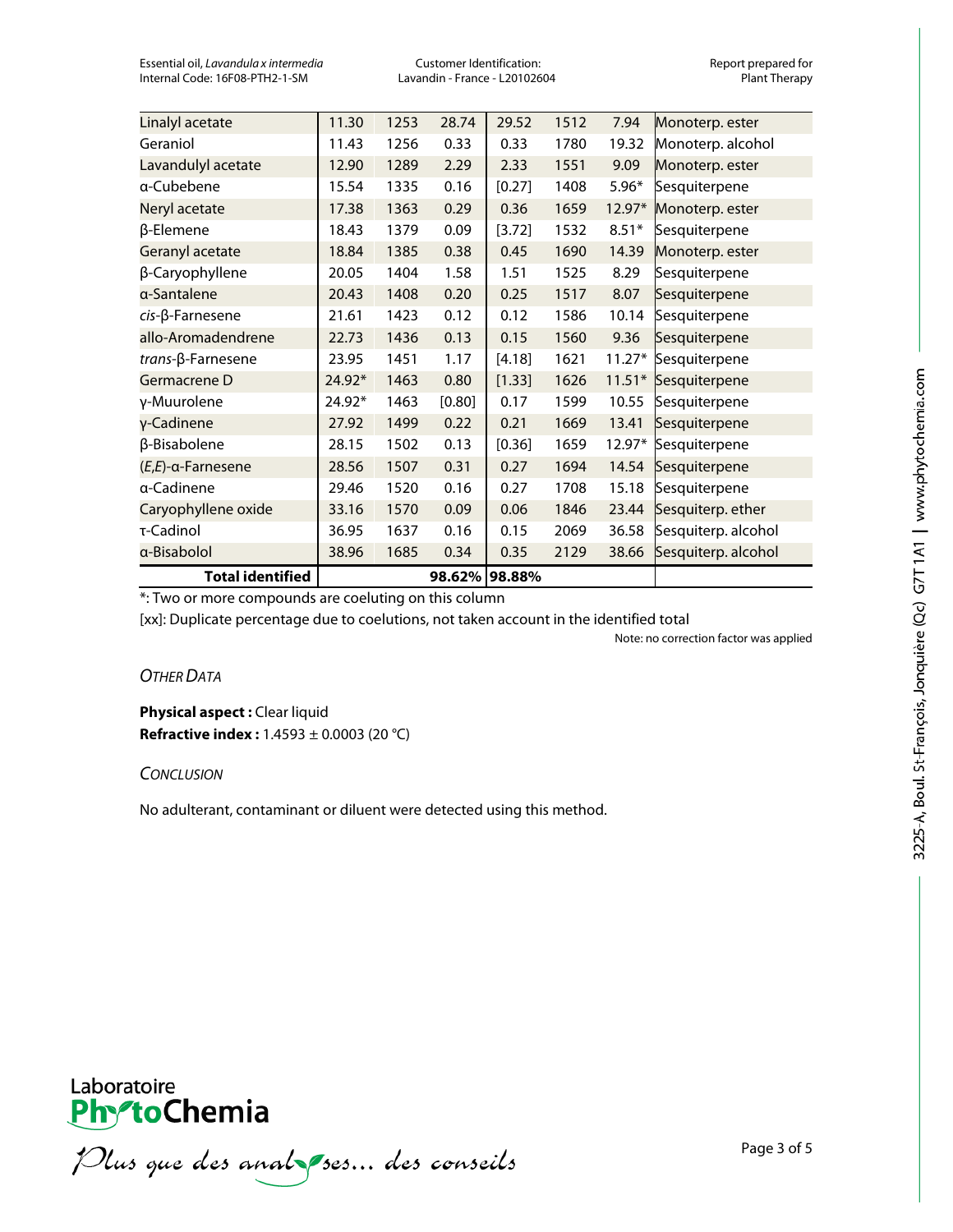Essential oil, *Lavandula x intermedia* Customer Identification: Report prepared for Internal Code: 16F08-PTH2-1-SM



Plus que des analzes... des conseils

Page 4 of 5